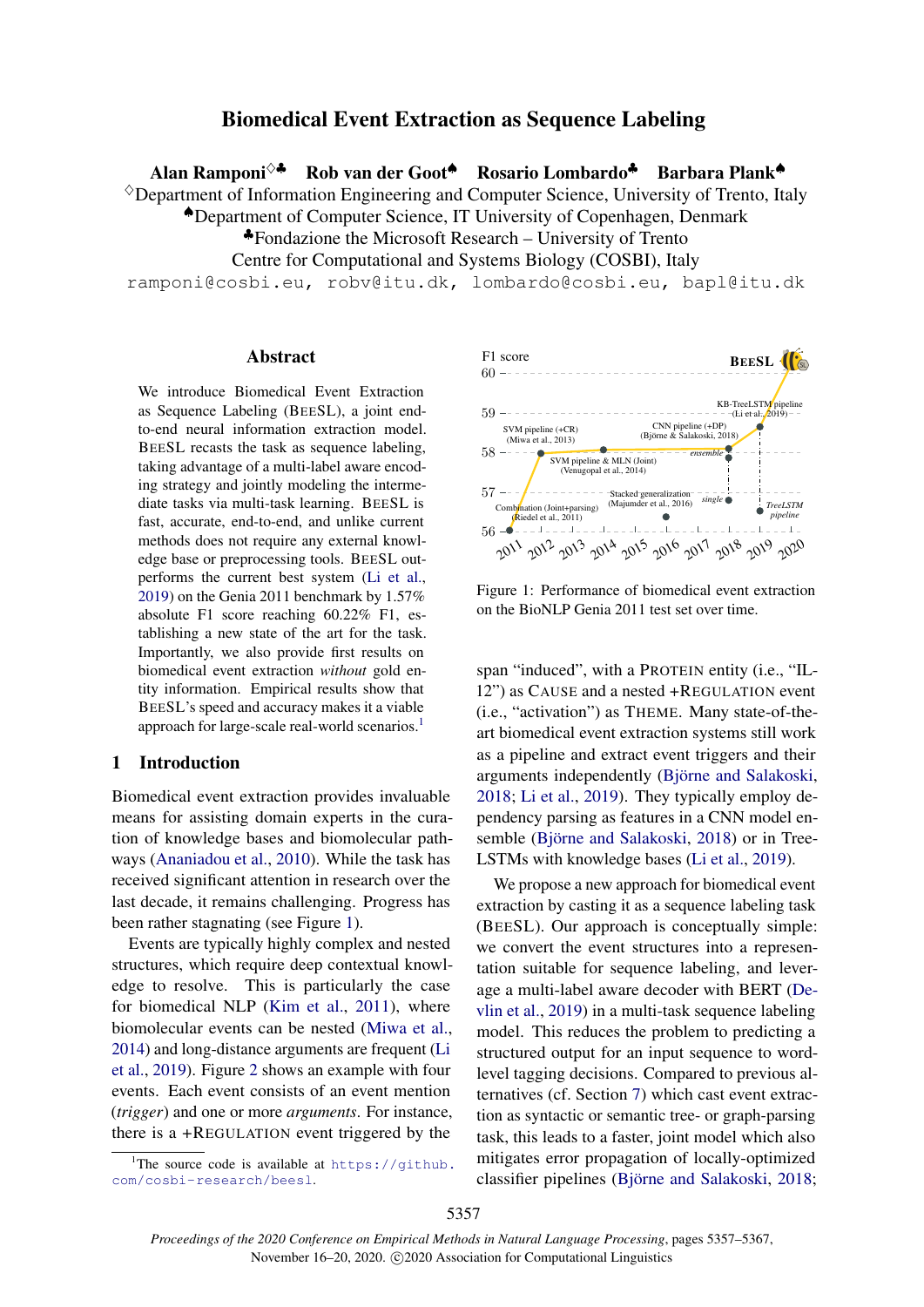<span id="page-1-0"></span>

Figure 2: Top: a text excerpt with four biomedical events. Above the text (*italicized*), mentions (triggers inside rounded boxes, and entities without rounded boxes) and argument roles are indicated. Bottom: our proposed encoding, where d, r and h represent the label parts for dependents, relations, and heads, respectively.

[Li et al.,](#page-9-0) [2019\)](#page-9-0). Our empirical evaluation shows the effectiveness of BEESL for biomedical event extraction. A quantitative and qualitative analysis shows that BEESL is fast and effective. Despite the model's simplicity, BEESL outperforms the previous best model [\(Li et al.,](#page-9-0) [2019\)](#page-9-0) on most event categories.

Contributions To the best of our knowledge, we are the first to cast biomedical event extraction as sequence labeling. We demonstrate that BEESL is an attractive and efficient solution to extract biomedical events. We evaluate it on the BioNLP Genia 2011 benchmark, obtaining a new state of the art (cf. Figure [1\)](#page-0-1), while gaining on efficiency. We additionally provide empirical results of the impact of alternative multi-task encodings, and to the best of our knowledge, the first results of biomedical event extraction *without* assuming gold entities.

# 2 Encoding Event Structures

This section introduces the event structures and how we encode them for sequence labeling.

# 2.1 Event structures

Events are structured representations which comprise multiple information units (Figure [2,](#page-1-0) top). An event is anchored to a *trigger*, a text span which indicates the presence of an event (Figure [2,](#page-1-0) rounded boxes). Each event has one or more arguments, namely *entities* or other events (Figure [2,](#page-1-0) end of arrows), which are assigned a *role* in the event (Figure [2,](#page-1-0) labels on arrows). For example, an EXPRES-SION event is indicated in Figure [2](#page-1-0) at "production" involving the PROTEIN "IL-10" as its argument. Nested structures are possible and frequent. For instance, the +REGULATION event centered on "activation" is both argument of the "induced"-anchored event as well as the "promote"-anchored event.

#### 2.2 Sequence labeling encoding

Given  $[x_1, ..., x_n]$  a sequence of *n* tokens, we encode event structures as token-level labels  $[y_1, ..., y_n]$ , to reduce the task to a sequence labeling problem. Adopting dependency parsing terminology, we encode the label  $y_i$  for each token  $x_i$ as a tuple  $\langle d, r, h \rangle$ , where d is the *dependent* and refers to the token and its mention type (either trigger, entity, or nothing), r is the *relation* and used to refer to its role, and *head* (h) denotes the event the token refers to (Figure [2,](#page-1-0) bottom). In more detail, to discriminate event heads with the same type in text, we encode the heads h as *relative head mention position*.<sup>[2](#page-1-1)</sup> For instance,  $h = +\text{REG}_{+1}$  means the head is the first +REGULATION on the right of d in the relative surface order, whereas  $h =$ +REG−<sup>2</sup> means it is the second +REGULATION on the left. In Figure [2](#page-1-0) the label for "production" is  $\langle$ EXPRESSION, THEME, +REG<sub>-1</sub> $\rangle$ , denoting the token is an EXPRESSION trigger, THEME of the first +REGULATION event on the left.

As opposed to dependency parsing, tokens may have zero or multiple roots, and thus multiple heads and relations. This poses additional challenges. For instance, the "activation"-anchored event (Figure [2\)](#page-1-0) is both THEME and CAUSE of "induced" and "promote"-anchored event heads, respectively. As a result, both  $r$  and  $h$  are multi-label, and the label for "activation" is encoded as  $\langle +$ REGULATION, [THEME, CAUSE],  $[+REG_{-1}, +REG_{+1}]$ , where the order of  $r$  and  $h$  items is preserved.

### 3 Event Extraction as Sequence Labeling

Formally, we aim to learn a function  $f : X \mapsto Y$ that assigns each token  $x_i$  a structured label  $y_i$ , i.e.,

<span id="page-1-1"></span><sup>&</sup>lt;sup>2</sup>In preliminary experiments we found this mitigates the label sparsity problem of other positional encodings, e.g., relative positional encoding [\(Strzyz et al.,](#page-9-2) [2019\)](#page-9-2). We additionally found relative head mention positions  $\geq 2$  are rare in our data.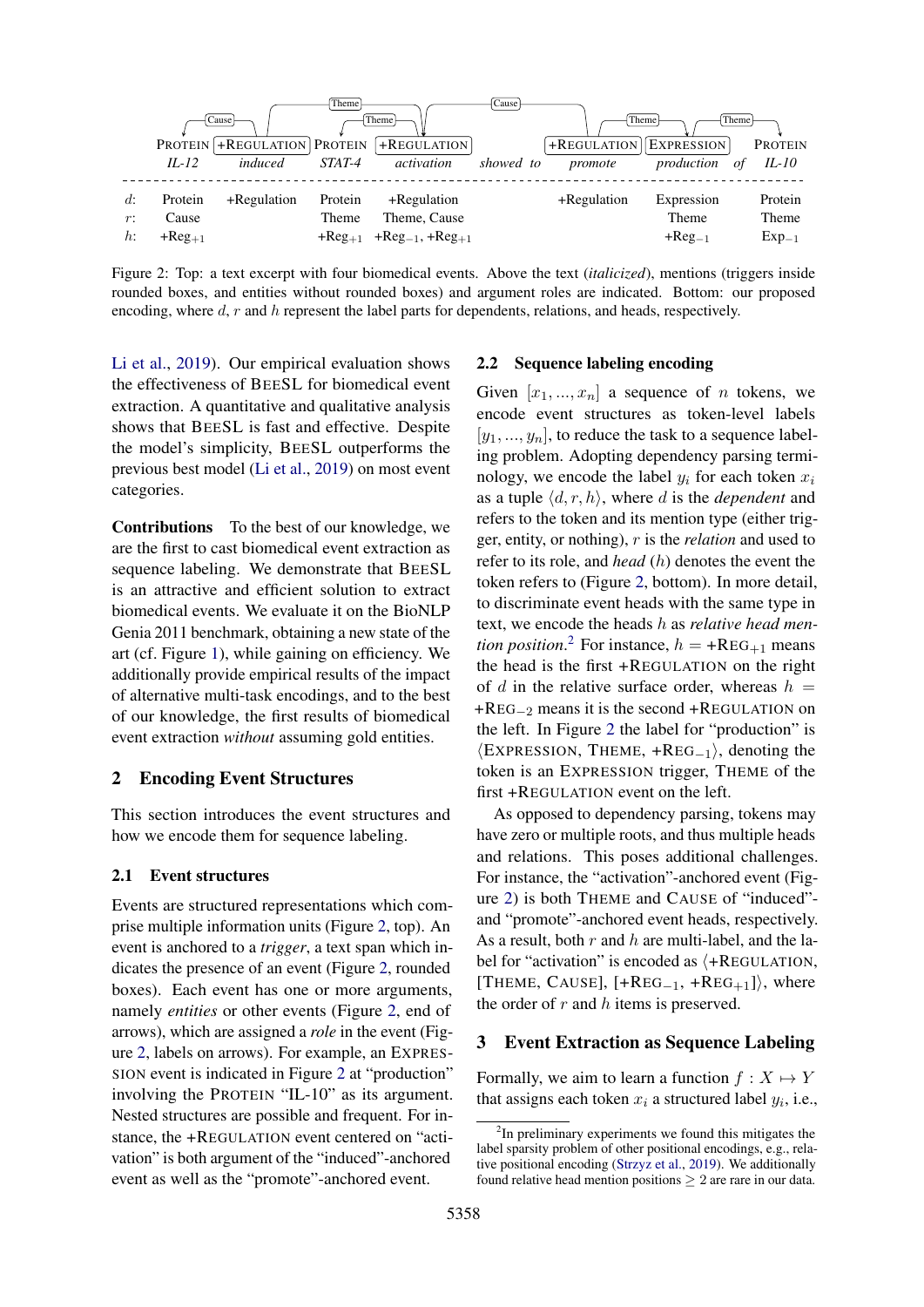<span id="page-2-0"></span>

Figure 3: BEESL uses a multi-task multi-label model, using a BERT encoder with layer attention, and dedicated decoders for predicting the labels for each label sub-space, which are trivially merged.

 $\langle d, r, h \rangle$ . A straightforward solution is to predict the label  $y_i$  as an atomic entity (i.e., single label) in a single-task model. For BEESL, we instead propose to use multi-task learning (MTL) which allows to learn interdependencies while cutting down the label space, paired with multi-label prediction.

An overview of BEESL is shown in Figure [3.](#page-2-0) We use BERT [\(Devlin et al.,](#page-8-3) [2019\)](#page-8-3) as encoder, pretrained on biomedical texts (Section [4\)](#page-3-0). We mask entity spans for better generalization [\(Alt et al.,](#page-8-4) [2019\)](#page-8-4). The first WordPiece [\(Schuster and Naka](#page-9-3)[jima,](#page-9-3) [2012\)](#page-9-3) of each token  $x_i$  is used for prediction, where the contextual hidden representation  $e_i$  of the token  $x_i$  is encoded with layer-wise attention over the BERT layers, similarly to [\(Peters et al.,](#page-9-4) [2018;](#page-9-4) [Kondratyuk and Straka,](#page-8-5) [2019\)](#page-8-5). As decoders, we use standard softmax with a cross entropy loss unless otherwise specified, and introduce a multilabel decoder (Section [3.2\)](#page-2-1) (Figure [3,](#page-2-0) upper right).

We empirically evaluate both single-task and multi-task setups, including several MTL encoding alternatives, discussing their limitations and benefits. In the following, we first introduce the multi-task setups, and then multi-label decoding.

### 3.1 Multi-task strategies

We denote the label spaces for each component of the labels as  $d_i \in D$ ,  $r_i \in R$ , and  $h_i \in H$ . Further, we use  $\mathcal L$  to refer to the maximum label space size.

Single-task A single-task (ST) setup is used as a baseline. It predicts a single label  $y_i = \langle d, r, h \rangle$ for each input token  $x_i$ . The label space is up to  $\mathcal{L} = |D| \times |R| \times |H|.$ 

**Multi-task** The label  $y_i$  for each token  $x_i$  is decomposed into parts (hereafter, sub-labels), each treated as a prediction task. The decomposition of the label space allows each sub-label space to be framed as a different task with its own private decoder, mitigating the output space sparsity [\(Vilares](#page-9-5) [et al.,](#page-9-5) [2019\)](#page-9-5). Depending on the decomposition of the label  $y_i = \langle d, r, h \rangle$ , we have four multi-task learning options (pairs of tasks, or each subpart as a task, respectively) with the following properties:

- 1.  $\langle d \rangle$ ,  $\langle r, h \rangle$ : up to  $\mathcal{L} = |D| + |R| \times |H|$ ;
- 2.  $\langle d, r \rangle$ ,  $\langle h \rangle$ : up to  $\mathcal{L} = |D| \times |R| + |H|$ ;
- 3.  $\langle d, h \rangle$ ,  $\langle r \rangle$ : up to  $\mathcal{L} = |D| \times |H| + |R|$ ;
- 4.  $\langle d \rangle$ ,  $\langle r \rangle$ ,  $\langle h \rangle$ : up to  $\mathcal{L} = |D| + |R| + |H|$ .

Option 4 encodes each subpart as its own task. While this leads to the smallest label space, it decouples the problem into 3 separate tasks. Options 1-3 are pair-wise task setups. We hypothesize that BEESL benefits from disentangling mention detection from head labeling (option 1).

As illustrated in Figure [3,](#page-2-0) BEESL uses the predicted sub-labels to form the complete label tuple  $\hat{y}_i = \langle \hat{d}, \hat{r}, \hat{h} \rangle$ . In case r and h belong to different sub-label spaces (as is possible in options 2-4), we require that both predictions  $\hat{r}$  and  $\hat{h}$  are present (non-empty) to ensure well-formedness. This is a downside of these alternative options 2-4, as we will see empirically (Section [5\)](#page-3-1).

During training, the MTL loss is computed as  $L = \sum_t \lambda_t L_t$ , where  $L_t$  is the loss for each task t, given by the respective decoder (see also Sec-tion [3.2\)](#page-2-1), with  $\lambda_t$  a task-specific weighting parameter. In our experiments we kept  $\lambda = 1.0$  for all, since preliminary experiments showed weighting sub-tasks differently was not beneficial. In the single-task setup, the loss reduces to  $L = L_t$ .

# <span id="page-2-1"></span>3.2 Multi-label decoder

The multi-label decoder is designed to handle multiple labels per token, thus being suitable for predicting relations and heads. Given a task with  $l_i \in L$ labels, it models  $P(l_i | e_i)$  for each label  $l_i$ . Differently from the single-label decoder, each label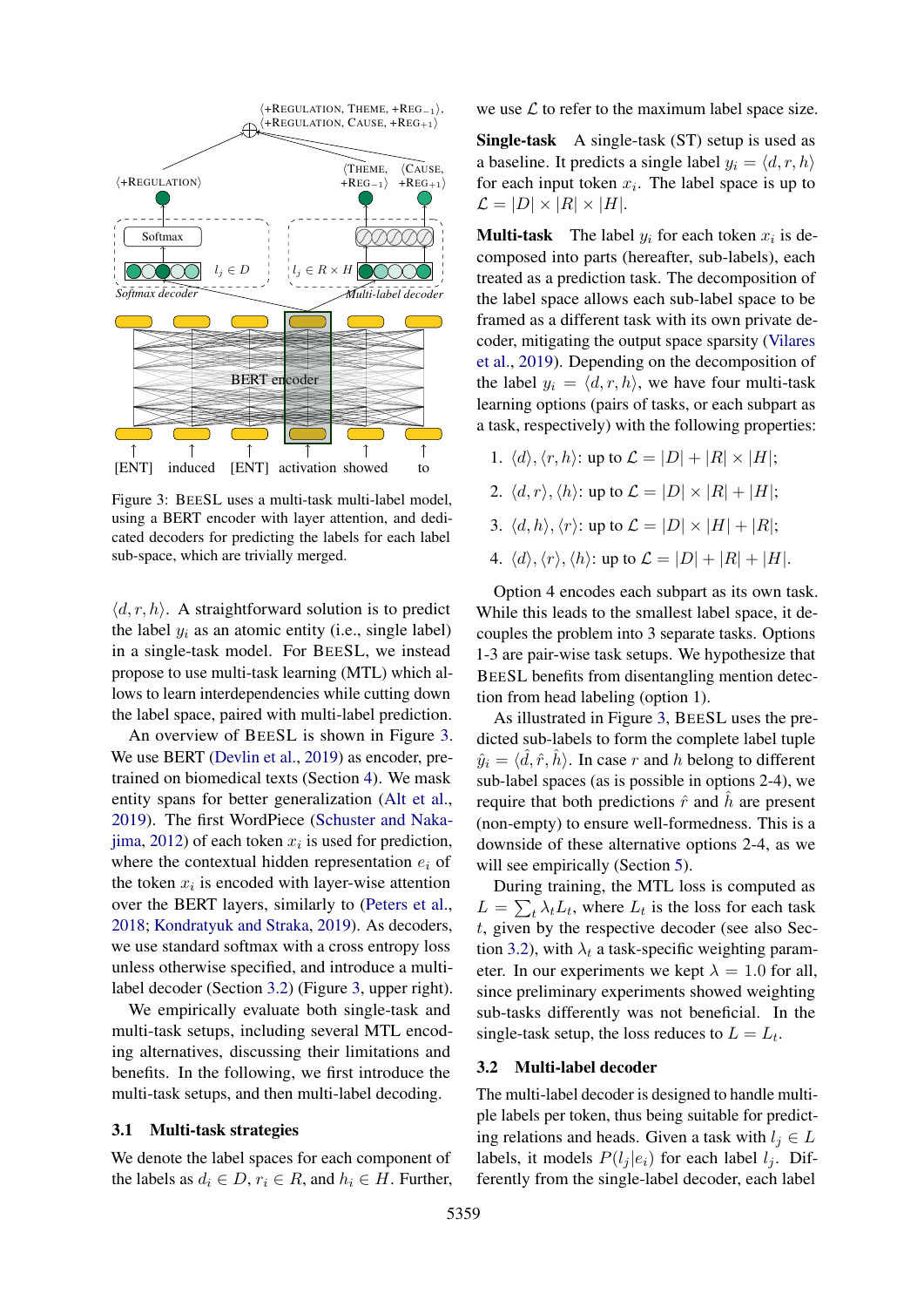<span id="page-3-3"></span>

| <b>Item</b> | <b>Train</b> | Dev    | <b>Test</b> |
|-------------|--------------|--------|-------------|
| Documents   | 908          | 259    | 347         |
| Sentences   | 8,664        | 2,888  | 3,363       |
| Tokens      | 230,737      | 74,334 | 90,091      |
| Entities    | 11,625       | 4,690  | 5,301       |
| Events      | 10,310       | 3,250  | 4,487       |

Table 1: Statistics of the Genia 2011 event dataset.

is predicted with a sigmoid, where all contribute equally to the loss. Given the probabilities  $P(l_i | e_i)$ for the  $l_i \in L$  labels and a threshold  $\tau$ , the token  $x_i$  is assigned all the labels  $l_j$  with probability  $P(l_i | e_i) \geq \tau$ . If no  $P(l_i | e_i) \geq \tau$  is found, we take the highest scoring label  $l_i$  (which may also be empty) as a fallback.<sup>[3](#page-3-2)</sup> We employ a binary crossentropy loss, averaged across all batches.

# <span id="page-3-0"></span>4 Experimental Setup

We evaluate BEESL on the Genia 2011 benchmark [\(Kim et al.,](#page-8-1) [2011\)](#page-8-1), which comprises both abstracts and full-texts. The corpus consists of annotations for PROTEIN entities and 9 fine-grained event types. The Genia event extraction tasks expect both texts and entities as input, and complete events need to be predicted. Statistics on the dataset are shown in Table [1.](#page-3-3)

Event types can be categorized into simple, binding and complex events, related to the number and types of arguments. *Simple events* require a THEME only, *binding events* require one or more THEME arguments, while *complex events* take both THEME and CAUSE arguments, where both can in turn be other events, resulting in nested structures. Björne [and Salakoski](#page-8-6) [\(2011\)](#page-8-6) estimated that 37.2% of the events in the data are nested. We refer the reader to Appendix [A.1](#page-10-0) for formal event definitions.

BEESL is based on MaChAmp [\(van der Goot](#page-8-7) [et al.,](#page-8-7) [2020\)](#page-8-7), a toolkit for multi-task learning and fine-tuning of BERT-like models. We extend MaChAmp to also handle multi-label sequence labeling. We experiment with BEESL in single- and different multi-task setups.

After sequence labeling, token-level labels are converted into the official BioNLP-ST standoff format for evaluation [\(Kim et al.,](#page-8-1) [2011\)](#page-8-1). We simply split the event arguments based on their formal definition, producing complete structures (e.g., an

EXPRESSION event with  $k$  THEME arguments is split into  $k$  EXPRESSION events, with one THEME each). Similarly to previous work, we focus on sentence-level events. We used BioBERT-Base 1.1 as our BERT model for experiments, since it provides state-of-the-art performance across multiple biomedical information extraction tasks [\(Lee](#page-8-8) [et al.,](#page-8-8) [2019\)](#page-8-8). For multi-label decoding, we tune the threshold  $\tau$  for each setup (yielding  $\tau_{MT} = 0.5$ and  $\tau_{ST} = 0.7$ ). Other hyper-parameter values and tuning details are provided in Appendix [A.2.](#page-10-1)

Evaluation In line with previous work, we evaluate BEESL in terms of precision (P), recall (R), and F1 score according to the approximate recursive span matching criterion [\(Kim et al.,](#page-8-1) [2011\)](#page-8-1) using the official BioNLP online evaluation service.[4](#page-3-4) For early stopping during training, we employ the simpler span-based F1 score (as used in named entity recognition) as our proxy metric. We found it highly correlates with the approximate recursive span based F1 official metric.

No gold entities In biomedical event extraction, entities are typically given in advance. To evaluate BEESL in a setup with *predicted* entities (Section [6.3\)](#page-6-0), we firstly employ our model as singletask sequence labeler for BIO-tagged entity mentions using default settings and a standard CRF decoder [\(Gardner et al.,](#page-8-9) [2018\)](#page-8-9). Note that for comparison purposes in all other experiments we assume entity mentions are gold-tagged. Then, we evaluate BEESL with raw texts and *predicted* entities as input, thus indirectly penalizing events that take over-predicted entities or that miss entities since they are under-predicted.

### <span id="page-3-1"></span>5 Results

First, we evaluate the MTL and multi-label decoding strategies on the development set to determine the best setup (Sections [5.1,](#page-3-5) [5.2\)](#page-4-0). Then, we compare BEESL to the results obtained by the top performing systems on the official test set (Section [5.3\)](#page-4-1). Finally, we gauge its speed (Section [5.4\)](#page-5-0).

# <span id="page-3-5"></span>5.1 Multi-task settings

Table [3](#page-4-2) (top) summarizes the main results for the MTL experiments. They confirm our hypothesis that  $\langle d \rangle$ ,  $\langle r, h \rangle$  (option 1) is the most viable representation; it leads to the highest F1 score, largely

<span id="page-3-2"></span><sup>&</sup>lt;sup>3</sup>In case  $\tau = 0 \vee \tau = 1$ , we adopt the same strategy, since all or no labels would be potentially predicted, respectively.

<span id="page-3-4"></span><sup>4</sup>[http://bionlp-st.dbcls.jp/GE/2011/](http://bionlp-st.dbcls.jp/GE/2011/eval-test/) [eval-test/](http://bionlp-st.dbcls.jp/GE/2011/eval-test/).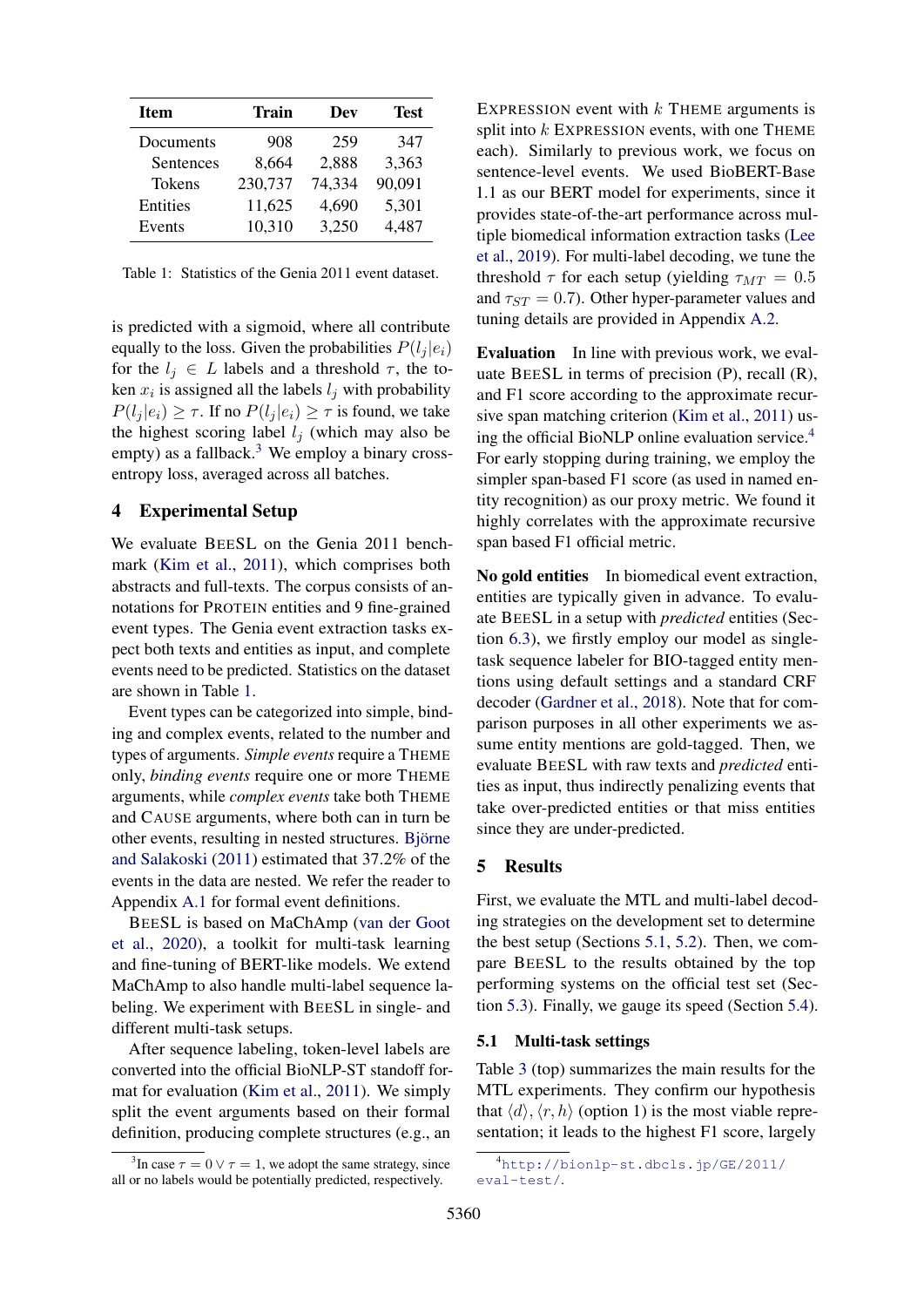<span id="page-4-3"></span>

| Work                         | <b>Method</b>                             | P     | R     | ${\bf F1}$ |
|------------------------------|-------------------------------------------|-------|-------|------------|
| Riedel et al. $(2011)$       | FAUST – Model combination (joint+parsing) | 64.75 | 49.41 | 56.04      |
| Miwa et al. $(2012)$         | EventMine – SVM pipeline (+coref)         | 63.48 | 53.35 | 57.98      |
| Venugopal et al. (2014)      | $BiomLN - SVM pipeline & MLN (joint)$     | 63.61 | 53.42 | 58.07      |
| Majumder et al. (2016)       | Stacked generalization                    | 66.46 | 48.96 | 56.38      |
| Björne and Salakoski (2018)  | TEES – CNN pipeline (single model)        | 64.86 | 50.53 | 56.80      |
| Björne and Salakoski (2018)  | $TEES - CNN pipeline (5x ensemble)$       | 68.76 | 49.97 | 57.87      |
| Björne and Salakoski (2018)* | TEES – CNN pipeline (mixed 5x ensemble)   | 69.45 | 49.94 | 58.10      |
| Li et al. (2019)             | <b>BiLSTM</b> pipeline                    | 62.18 | 48.44 | 54.46      |
| Li et al. (2019)             | Tree-LSTM pipeline                        | 64.56 | 50.28 | 56.53      |
| Li et al. (2019)             | KB-driven Tree-LSTM pipeline              | 67.01 | 52.14 | 58.65      |
| <b>BEESL</b>                 | Multi-task neural sequence labeling       | 69.72 | 53.00 | 60.22      |

Table 2: Performance comparison on the test set of BioNLP Genia 2011. \*indicates that the system was trained on training plus part of development data. BEESL uses the official training portion only. Top: traditional ML systems; Middle: state-of-the-art neural systems; Bottom: proposed multi-task sequence labeling system.

<span id="page-4-2"></span>

| Multi-task                                                | P     | R     | F1    |
|-----------------------------------------------------------|-------|-------|-------|
| $\langle d \rangle, \langle r, h \rangle$                 | 71.28 | 55.44 | 62.37 |
| $\langle d, r \rangle, \langle h \rangle$                 | 72.35 | 51.31 | 60.04 |
| $\langle d, h \rangle, \langle r \rangle$                 | 73.51 | 49.49 | 59.16 |
| $\langle d \rangle, \langle r \rangle, \langle h \rangle$ | 73.05 | 51.34 | 60.30 |
| Multi-label                                               | P     | R     | F1    |
| $BEESL_{ST}$                                              | 73.30 | 52.42 | 61.13 |
| with multi-label                                          | 71.74 | 56.71 | 63.34 |
| $BEESL_{MT}$                                              | 71.28 | 55.44 | 62.37 |
| with multi-label                                          | 71.84 | 59.42 | 65.04 |

Table 3: Performance of diverse settings for BEESL (multi-task and multi-label) on the development set.

outperforming the other MTL options, particularly in recall. These results show that a multi-task setup with separate tasks for mention detection and head labeling, respectively, is the most useful. Option 1, i.e.,  $\langle d \rangle$ ,  $\langle r, h \rangle$  defaults to the multi-task option for BEESL (Figure [3\)](#page-2-0) used in the following experiments.

# <span id="page-4-0"></span>5.2 Adding the multi-label decoder

We evaluate the multi-label decoder for both singletask ( $BEESL<sub>ST</sub>$ ) and multi-task ( $BEESL<sub>MT</sub>$ ) setups (Table [3,](#page-4-2) bottom). Multi-label decoding is beneficial, as the data contains many multi-headed tokens, and modeling them improves both setups. Single task performance increases substantially, from 61.13 to 63.34 F1 score. Similar significant performance gains are observed for multi-task learning, from 62.37 to 65.04 F1 score. Regardless of the multi-label modeling, the multi-task setup provides the highest overall performance.

### <span id="page-4-1"></span>5.3 Comparison to the state of the art

We now compare the multi-task multi-label BEESL to the top performing systems (hereafter, simply BEESL). As shown in Table [2,](#page-4-3) BEESL outperforms the state-of-the-art by a large margin, i.e., an absolute improvement of 1.57 points in F1 score over the KB-Tree LSTM model [\(Li et al.,](#page-9-0) [2019\)](#page-9-0) (hereafter, KBTL). It improves over both precision and recall, and yields a new state of the art with an F1 score of 60.22%, yet being conceptually simple.

Table [4](#page-5-1) compares F1 scores of BEESL to the previous best model on a per-event level (precision and recall are provided in Appendix [A.3\)](#page-10-2). BEESL outperforms the KBTL approach [\(Li et al.,](#page-9-0) [2019\)](#page-9-0) overall on 7 out of the 9 event types. From a coarsegrained perspective, BEESL outperforms KBTL on simple, binding, and complex event categories. Particularly, improvements over KBTL on simple events are as large as +13% F1 score. Furthermore, noticeable are also the improvements for binding and nested, complex events, for which our model achieves 50.19% and 48.32% F1 score. From a closer look, the recall of BEESL on simple events is substantially higher than KBTL, which ease a correct identification of complex events.

Next, we look at performance per text type (i.e., abstract and full-text subsets). BEESL achieves 62.14% F1 score on abstracts-only documents,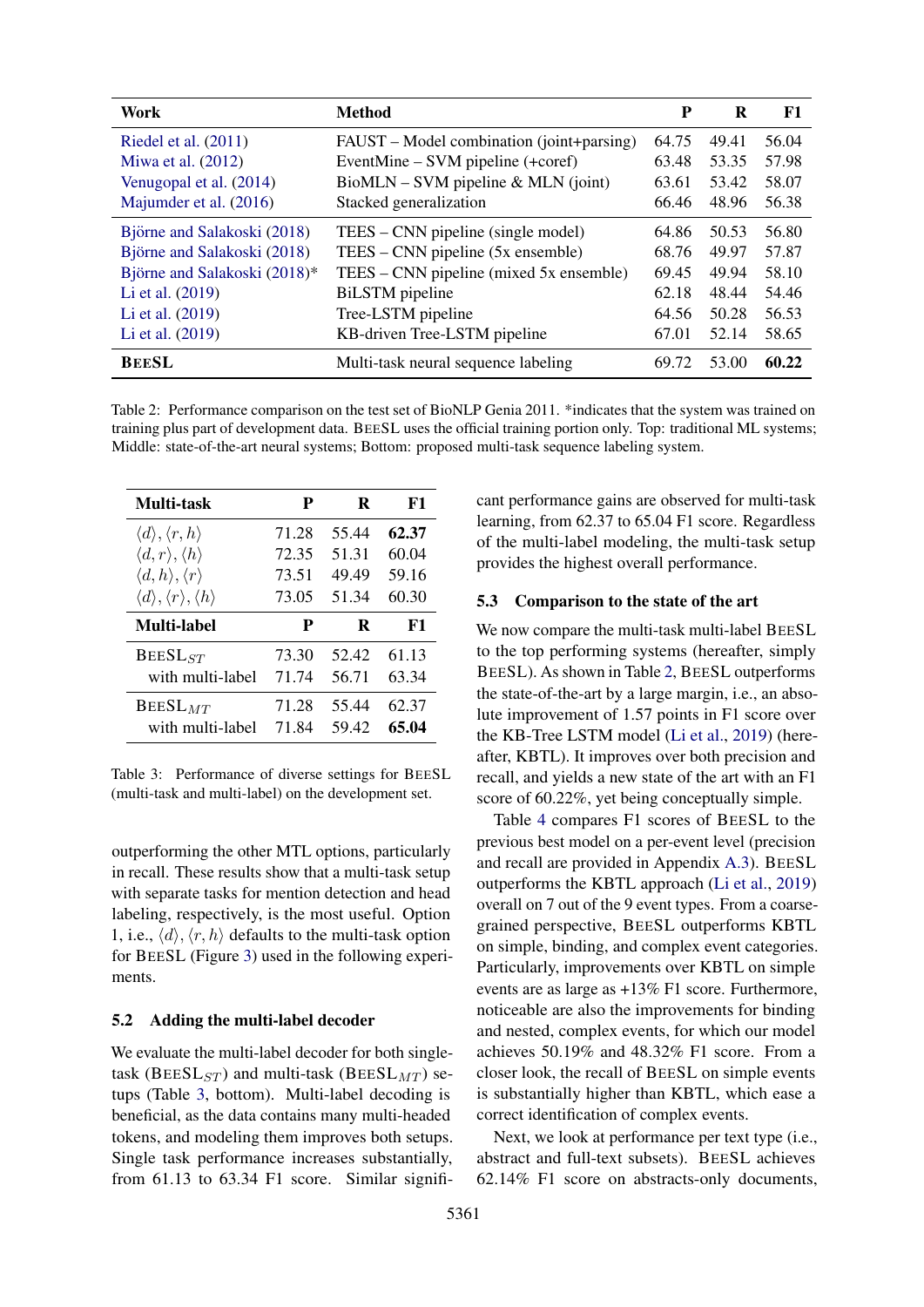<span id="page-5-1"></span>

| <b>Event type</b>     | <b>BEESL</b> | <b>KBTL</b> |
|-----------------------|--------------|-------------|
| <b>Simple events</b>  | 79.31        | 78.73       |
| Gene expression       | 80.90        | 80.28       |
| Transcription         | 69.46        | 75.39       |
| Protein catabolism    | 74.07        | 60.87       |
| Phosphorylation       | 89.52        | 84.36       |
| Localization          | 69.51        | 68.47       |
| <b>Binding</b>        | 50.19        | 44.10       |
| <b>Complex events</b> | 48.32        | 47.72       |
| Regulation            | 45.90        | 43.52       |
| Positive regulation   | 49.41        | 48.26       |
| Negative regulation   | 47.17        | 49.02       |
| All events            | 60.22        | 58.65       |

Table 4: Per-event performance of BEESL and KBTL (KB-driven TreeLSTM) [\(Li et al.,](#page-9-0) [2019\)](#page-9-0) on the test set.

and 55.59% F1 score on full-texts. This confirms that full-texts are harder to process than abstracts, due to the differences in structural and content aspects [\(Cohen et al.,](#page-8-10) [2010\)](#page-8-10).

To sum up, BEESL handles events well, and unlike most prior work, does not use knowledge bases or dependency parsers as pre-processing step. BEESL uses multi-task learning with a contextual encoder and multi-label aware decoding, herewith bringing progress to the biomedical event extraction task as illustrated in Figure [1.](#page-0-1)

### <span id="page-5-0"></span>5.4 Speed comparison

We compare BEESL to TEES, the Turku Event Extraction System (Björne and Salakoski, [2018\)](#page-8-2) to compare their speed at inference time on commodity hardware. TEES is the 2nd top-performing system (Figure [1\)](#page-0-1), and its code is freely available. To the best of our knowledge, the source code of [\(Li](#page-9-0) [et al.,](#page-9-0) [2019\)](#page-9-0) is not yet available.

Results in Table [5](#page-5-2) show that BEESL is  $\sim$ 2x faster and ∼5x faster on a consumer grade  $CPU<sup>5</sup>$  $CPU<sup>5</sup>$  $CPU<sup>5</sup>$  than TEES single and ensemble system, respectively. In terms of sentences per minute, BEESL processes ∼500 sents/min compared to 255 sents/min and 101 sents/min in TEES single (3.42% lower F1) and ensemble (2.12% lower F1), respectively.

<span id="page-5-2"></span>

|                 | sents/min  |
|-----------------|------------|
| TEES (single)   | $255_{+1}$ |
| TEES (ensemble) | $101_{+1}$ |
| <b>BEESL</b>    | $499_{+3}$ |

Table 5: Speed comparison to TEES (Björne and [Salakoski,](#page-8-2) [2018\)](#page-8-2) single and ensemble models at inference time. Results are sents/min, averaged over 5 runs.

<span id="page-5-5"></span>

| <b>Setting</b> | P           | R                 | к1    |
|----------------|-------------|-------------------|-------|
| <b>BEESL</b>   |             | 71.84 59.42 65.04 |       |
| – multi-task   |             | 71.66 56.95 63.47 |       |
| – multi-label  | 74.28 52.39 |                   | 61.44 |

Table 6: Ablation study on BEESL when removing the multi-task capability (i.e., replacing MTL with independent classifiers) and the multi-label handling.

### 6 Analysis and Discussion

To gain insights about BEESL, we shed more light on several aspects. Firstly, we analyze how much BEESL gains from multi-task learning, compared to using a powerful contextualized BERT encoder alone in a single-task learning setup and a formulation with two independent classifiers (Section [6.1\)](#page-5-4). Then, we quantify the stability of the threshold  $\tau$  of the multi-label decoder (Section [6.2\)](#page-6-1). We also aim to get deeper insight on model performance without gold entities (Section [6.3\)](#page-6-0), and qualitatively study the sources of prediction errors of BEESL (Section [6.4\)](#page-6-2).

#### <span id="page-5-4"></span>6.1 How important is multi-task learning?

As opposed to running one single model which models  $\langle d \rangle$  and  $\langle r, h \rangle$  jointly in a multi-task setup, we also compare to single-task (ST) and an experiment in which we formulate two classifiers which predict the two labels from the best MTL setup separately. This allows us to gauge the effectiveness of the multi-task learning approach compared to local classifiers which use strong BERT-based encoding, and compared to predicting an atomic label in ST.

Results in Table [6](#page-5-5) confirm that leveraging a shared encoder and multi-task learning for both triggers and heads is crucial. Without multi-task learning and multi-label decoding, the F1 score drops to 61.44 (independent classifiers) and 61.13

<span id="page-5-3"></span><sup>5</sup> Intel Core i5-6360U (2 cores).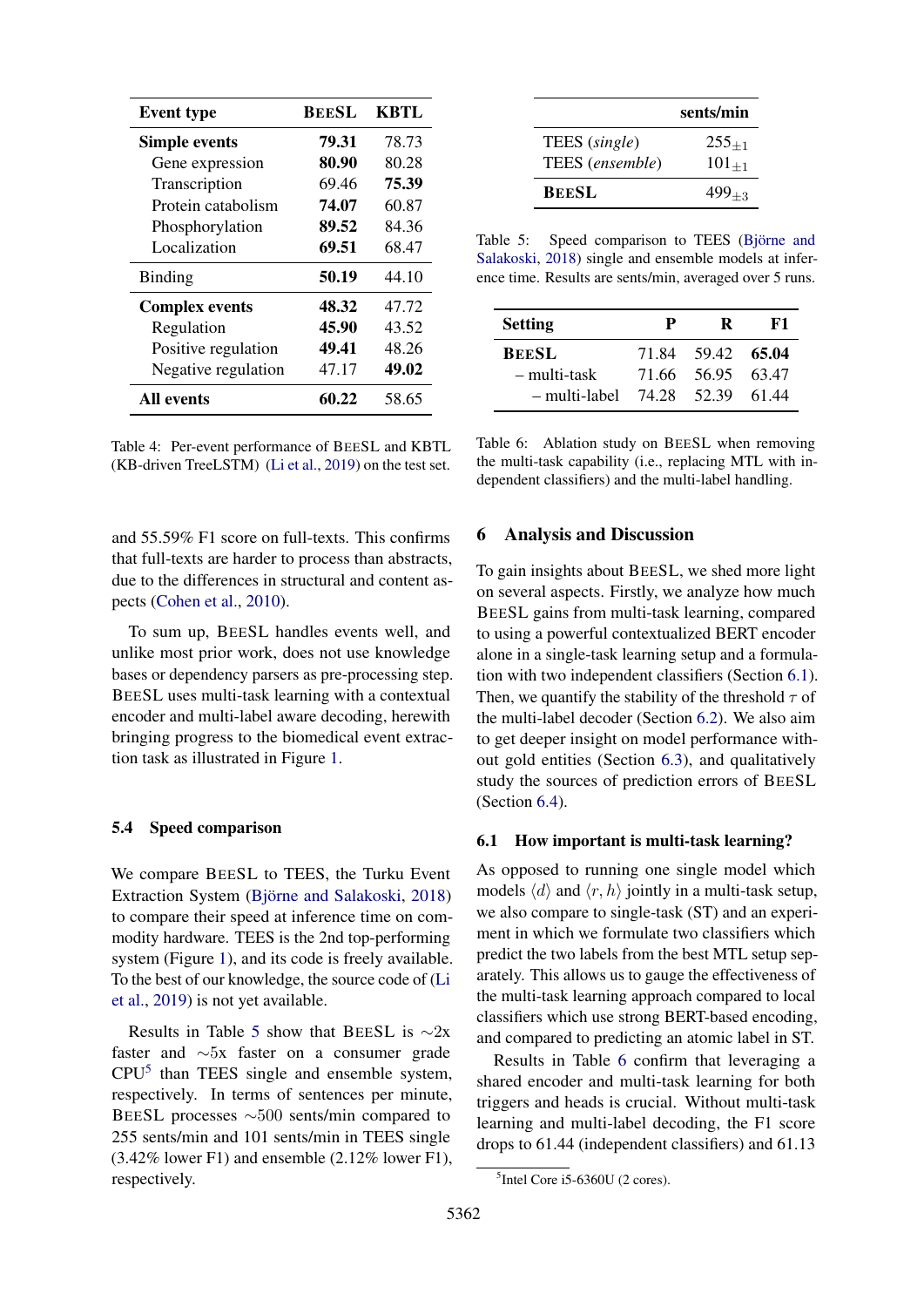<span id="page-6-3"></span>

| <b>Setting</b>                                          | F1             |         |
|---------------------------------------------------------|----------------|---------|
| $BEESLST$ (multi-label)<br>with best-only prediction    | 63.34<br>62.87 | $-0.47$ |
| $BEESL_{MT}$ (multi-label)<br>with best-only prediction | 65.04<br>64.54 | $-0.50$ |

Table 7: Ablation study on the threshold  $\tau$  of the multilabel decoder ("with best-only predicion":  $\tau = 1.0$ ).

<span id="page-6-4"></span>

Figure 4: Stability of the threshold  $\tau$ . Values in the range 0.3-0.7 only minimally alter BEESL scores.

(ST setup,  $BEESL<sub>ST</sub>$  in Table [3\)](#page-4-2). Adding multilabel decoding helps, as expected. However, the full power of BEESL is only achieved by using *both* the multi-task and the multi-label approach, which leads to the novel state of the art.

### <span id="page-6-1"></span>6.2 How brittle is BEESL to the threshold  $\tau$ ?

As shown in Table [3,](#page-4-2) using a multi-label decoder largely increases the performance of a system with a single-label decoder (from 62.37 to 65.04 F1 score). However, what is left is how much the threshold  $\tau$  impacts the performance. To get insights on it, we firstly performed an ablation study setting  $\tau = 1.0$ . As introduced in Section [3.2,](#page-2-1) this reduces to predicting the highest scoring label only – however, in a reduced label space induced by the multi-label aware decoder. We found only part of the improvement is due to the threshold  $\tau$  in both multi-task and single-task settings (+0.50% and +0.47%, respectively) (Table [7\)](#page-6-3).

Moreover, we evaluated BEESL with different  $\tau$  values. As shown in Figure [4,](#page-6-4) a threshold in the range 0.3-0.7 only marginally alters the results, which are still better than predicting the highest scoring label only ( $\tau = 1.0$ ).

### <span id="page-6-0"></span>6.3 What is the effect of using gold entities?

The standard in biomedical event extraction is to evaluate the performance of a system on gold en-

<span id="page-6-5"></span>

|                                     | $\mathbf{p}$ | R                 | - F1 |
|-------------------------------------|--------------|-------------------|------|
| <b>BEESL</b>                        |              | 71.84 59.42 65.04 |      |
| $-$ gold entities 66.15 54.09 59.51 |              |                   |      |

<span id="page-6-6"></span>Table 8: Performance of BEESL with *no* gold entities.

| <b>Error</b> type | <b>Fraction</b> |
|-------------------|-----------------|
| <b>Trigger</b>    |                 |
| Under-prediction  | 31.43%          |
| Over-prediction   | 28.57%          |
| Wrong type        | 10.00%          |
| <b>Argument</b>   |                 |
| Under-prediction  | 22.86%          |
| Over-prediction   | 7.14%           |
| Wrong type        | $0.00\%$        |

Table 9: Error analysis on a random sample of 30 documents from the development set.

tities. In real-world situations it is unlikely that the data is annotated for entities. We believe it is important to estimate the impact non-gold entities have on system performance (hereafter, *silver entities*). The performance of the entity prediction on the development set is 87.95 span-based F1 score.

The results on the event extraction task using silver entities are shown in Table [8.](#page-6-5) The overall drop in F1 amounts to around 5%, and it is wellbalanced across precision and recall. This shows that BEESL's performance is clearly affected, but that the system is relatively robust to noisy, nongold *silver entities*. We believe that this performance gap can be further minimized by using jackknifing  $(Agi\acute{c}$  and Schluter, [2017\)](#page-8-11) to reduce data mismatch, however, this requires to align the predicted entities with the existing events in the training data, which is non-trivial, and we leave this for future work.

### <span id="page-6-2"></span>6.4 What are the sources of errors?

We randomly sampled 30 documents (comprising 168 gold events) from the development set for a manual scrutiny for sources of errors. We classified errors into two broad categories, namely trigger and argument errors. Further, we classify them in fine-grained categories based on the type of error, namely under-prediction, over-prediction, and wrong type. Table [9](#page-6-6) summarizes the results.

We notice the largest fraction of errors is due to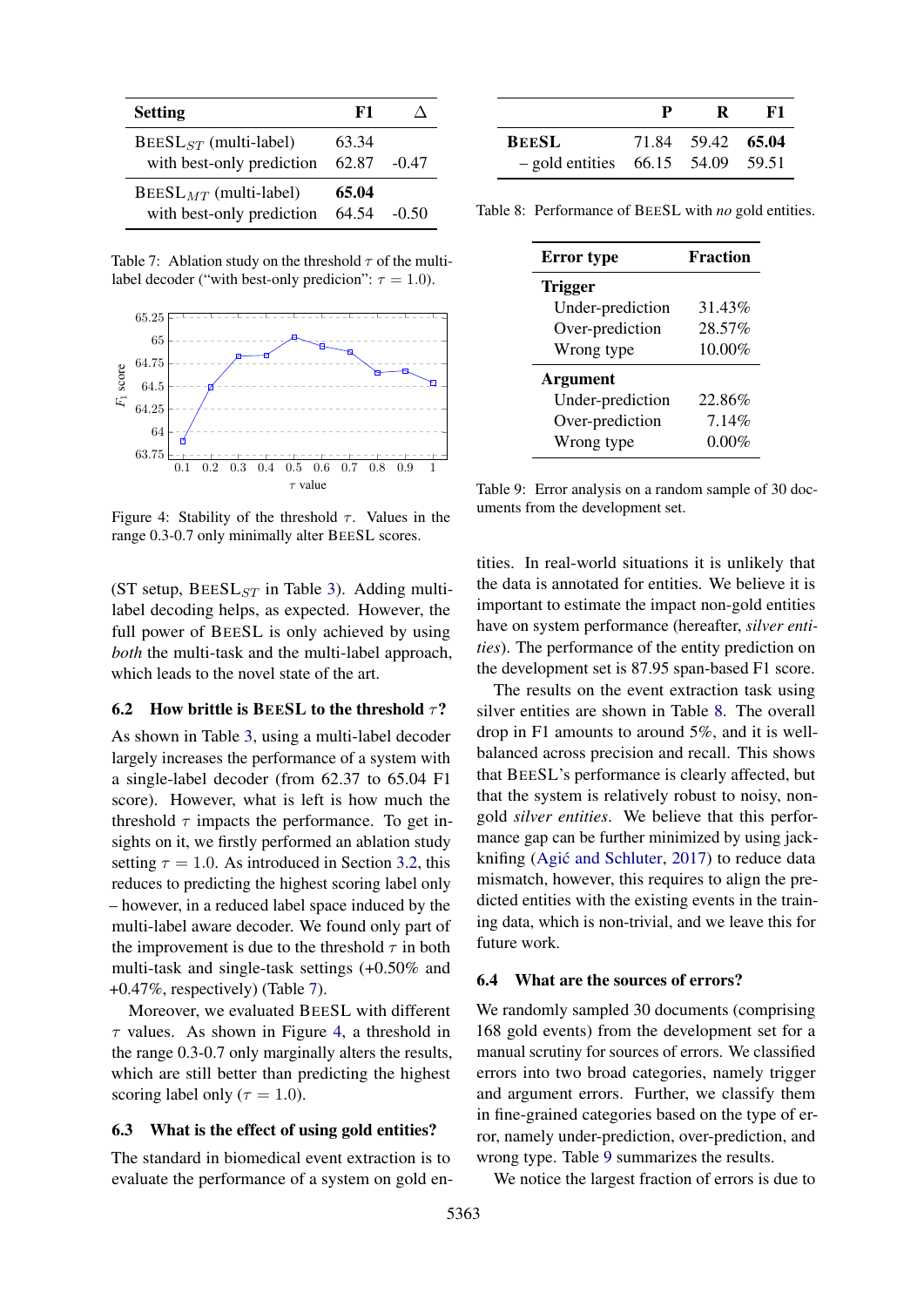trigger errors. From a closer look, under-predicted triggers account for 31.43% of the total, whereas over-predicted triggers for 28.57%. We investigated the reason for these errors, finding that overpredicted triggers are often due to generic words used very frequently to indicate specific trigger types. For instance, BEESL identifies the +REG-ULATION event anchored at "activated" in the following sentence: "*Tax [...] maximally activated HTLV-I-LTR-CAT and kappa B-fos-CA*" albeit the gold standard does not contain the event in this instance. However, from a semantic point of view we believe these errors are acceptable. Other cases include the words such as "detected" and "influences", which are often used as EXPRESSION and REGULATION event triggers, respectively.

Under-prediction of triggers is instead due to a variety of reasons. Both rare words (e.g., a +REG-ULATION event centered on "co-transfected") and uncertain events account for a large fraction of this error type. An example of uncertain event is represented by the +REGULATION trigger "importance" in the sentence "*[...] importance of NF-kappa B in LT gene expression*", that BEESL does not predict.

Wrongly typed triggers represent only 10% of the errors. An example is represented by ambiguous trigger types. In the sentence "*T cells upregulates A3G mRNA levels*", BEESL classifies "levels" as an EXPRESSION trigger, while the gold annotation indicates it is a TRANSCRIPTION trigger. By a closer look, we found some triggers in the corpora are annotated as EXPRESSION and TRANSCRIP-TION types interchangeably. This is due to the fact a TRANSCRIPTION is a gene EXPRESSION.

Regarding the identification of arguments, overpredictions are quite uncommon. If erroneous, the main error we found may benefit from syntactic information, which we aim to integrate in a multitask setup in future work. We found no misclassification of arguments in our document samples. Under-prediction of arguments are instead mostly due to under-predicted events.

# <span id="page-7-0"></span>7 Related Work

Biomedical event extraction has a long-standing tradition [\(Riedel et al.,](#page-9-6) [2011;](#page-9-6) [Miwa et al.,](#page-9-7) [2012;](#page-9-7) [Vlachos and Craven,](#page-9-10) [2012;](#page-9-10) [Venugopal et al.,](#page-9-8) [2014;](#page-9-8) [Majumder et al.,](#page-9-9) [2016\)](#page-9-9). Current work has explored neural methods and uses multiple classification stages. Namely, first identifying trigger mentions, and then evaluating all entity pairs [\(Li](#page-9-0)

[et al.,](#page-9-0) [2019;](#page-9-0) Björne and Salakoski, [2018\)](#page-8-2). They come with the shortcomings of traditional pipeline methods. Many studies use dependency parsers to obtain features or for guidance of Tree-LSTMs [\(Li](#page-9-0) [et al.,](#page-9-0) [2019;](#page-9-0) Björne and Salakoski, [2018\)](#page-8-2).

Recent work in syntactic parsing has shown that reducing parsing to sequence labeling is a viable alternative for both constituent and dependency parsing (Spoustová and Spousta, [2010;](#page-9-11) Gómez-Rodríguez and Vilares, [2018;](#page-8-12) [Strzyz et al.,](#page-9-2) [2019\)](#page-9-2), which we took as inspiration. Moreover, earlier work framed biomedical event extraction as syntactic and semantic tree- or graph-parsing [\(McClosky](#page-9-12) [et al.,](#page-9-12) [2011;](#page-9-12) [Rao et al.,](#page-9-13) [2017\)](#page-9-13). In particular, [Mc-](#page-9-12)[Closky et al.](#page-9-12) [\(2011\)](#page-9-12) do dependency parsing, followed by a second-stage parse reranker model for event extraction, and [Rao et al.](#page-9-13) [\(2017\)](#page-9-13) cast the problem as subgraph identification problem.

Joint learning for biomedical event extraction was explored in early work [\(Riedel and McCallum,](#page-9-14) [2011;](#page-9-14) [Venugopal et al.,](#page-9-8) [2014;](#page-9-8) [Vlachos and Craven,](#page-9-10) [2012\)](#page-9-10). Contemporary to our work, a very recent study proposes oneIE, a joint learning model for event extraction [\(Lin et al.,](#page-9-15) [2020\)](#page-9-15). It proposes a single end-to-end model for event extraction using 4 stages, paired with a beam search, obtaining good results on ACE data. Processing multiple heads has previously been done for relation extraction using multi-head selection [\(Bekoulis et al.,](#page-8-13) [2018a](#page-8-13)[,b\)](#page-8-14), and sequence labeling has been employed for joint entity and relation classification [\(Dai et al.,](#page-8-15) [2019\)](#page-8-15) with inter-token attention. We employ it at the token-level for multi-label sequence labeling.

# 8 Conclusion

This paper proposes BEESL, a new end-to-end biomedical event extraction system which is both efficient and accurate. BEESL is broadly applicable to event extraction and other tasks that can be recast as sequence labeling. The system's strength comes from the joint multi-task modeling paired with multi-label decoding, which aids interdependencies between the tasks and is superior to alternative decoders based on strong contextualized BERT embeddings. BEESL is fast, and achieves stateof-the-art performance on the Genia 2011 event extraction benchmark without the need of external tools for features and resources such as knowledge bases. Our analysis shows that BEESL works very well across event types.

We release the code freely, to foster research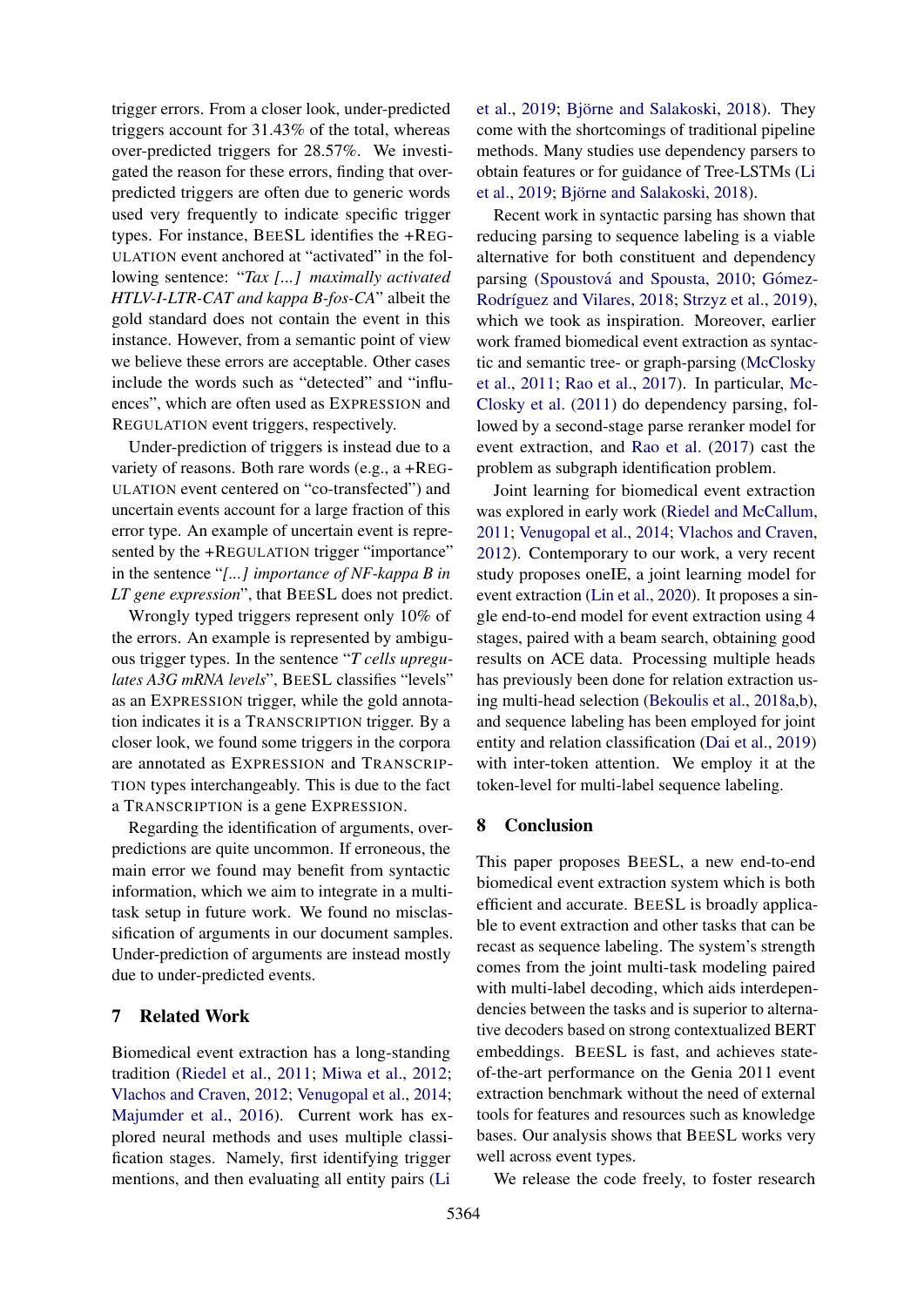on using BEESL for other NLP tasks as well, e.g., enhanced dependency parsing, fine-grained named entity recognition, and semantic parsing.

### Acknowledgments

This research was supported by Fondazione the Microsoft Research – University of Trento Centre for Computational and Systems Biology, Italy, an Amazon Research Award, Independent Research Fund Denmark (Sapere Aude grant 9063-00077B), and NVIDIA corporation for sponsoring Titan GPUs.

# References

- <span id="page-8-11"></span>Željko Agić and Natalie Schluter. 2017. [How \(not\) to](https://doi.org/10.18653/v1/P17-2107) [train a dependency parser: The curious case of jack](https://doi.org/10.18653/v1/P17-2107)[knifing part-of-speech taggers.](https://doi.org/10.18653/v1/P17-2107) In *Proceedings of the 55th Annual Meeting of the Association for Computational Linguistics (Volume 2: Short Papers)*, pages 679–684, Vancouver, Canada. Association for Computational Linguistics.
- <span id="page-8-4"></span>Christoph Alt, Marc Hübner, and Leonhard Hennig. 2019. [Improving relation extraction by pre-trained](https://openreview.net/forum?id=BJgrxbqp67) [language representations.](https://openreview.net/forum?id=BJgrxbqp67) In *Proceedings of AKBC 2019*.
- <span id="page-8-0"></span>Sophia Ananiadou, Sampo Pyysalo, Jun'ichi Tsujii, and Douglas Kell. 2010. [Event extraction for sys](https://doi.org/10.1016/j.tibtech.2010.04.005)[tems biology by text mining the literature.](https://doi.org/10.1016/j.tibtech.2010.04.005) *Trends in biotechnology*, 28(7):381–390.
- <span id="page-8-13"></span>Giannis Bekoulis, Johannes Deleu, Thomas Demeester, and Chris Develder. 2018a. [Adversarial training](https://doi.org/10.18653/v1/D18-1307) [for multi-context joint entity and relation extrac](https://doi.org/10.18653/v1/D18-1307)[tion.](https://doi.org/10.18653/v1/D18-1307) In *Proceedings of the 2018 Conference on Empirical Methods in Natural Language Processing*, pages 2830–2836, Brussels, Belgium. Association for Computational Linguistics.
- <span id="page-8-14"></span>Giannis Bekoulis, Johannes Deleu, Thomas Demeester, and Chris Develder. 2018b. [Joint entity recogni](https://doi.org/10.1016/j.eswa.2018.07.032)[tion and relation extraction as a multi-head selection](https://doi.org/10.1016/j.eswa.2018.07.032) [problem.](https://doi.org/10.1016/j.eswa.2018.07.032) *Expert Systems with Applications*, 114:34– 45.
- <span id="page-8-6"></span>Jari Björne and Tapio Salakoski. 2011. [Generaliz](https://www.aclweb.org/anthology/W11-1828)[ing biomedical event extraction.](https://www.aclweb.org/anthology/W11-1828) In *Proceedings of BioNLP Shared Task 2011 Workshop*, pages 183– 191, Portland, Oregon, USA. Association for Computational Linguistics.
- <span id="page-8-2"></span>Jari Björne and Tapio Salakoski. 2018. [Biomedi](https://doi.org/10.18653/v1/W18-2311)[cal event extraction using convolutional neural net](https://doi.org/10.18653/v1/W18-2311)[works and dependency parsing.](https://doi.org/10.18653/v1/W18-2311) In *Proceedings of the BioNLP 2018 workshop*, pages 98–108, Melbourne, Australia. Association for Computational Linguistics.
- <span id="page-8-10"></span>K Bretonnel Cohen, Helen L Johnson, Karin Verspoor, Christophe Roeder, and Lawrence E Hunter. 2010.

[The structural and content aspects of abstracts versus](https://bmcbioinformatics.biomedcentral.com/articles/10.1186/1471-2105-11-492) [bodies of full text journal articles are different.](https://bmcbioinformatics.biomedcentral.com/articles/10.1186/1471-2105-11-492) *BMC bioinformatics*, 11(1):492.

- <span id="page-8-15"></span>Dai Dai, Xinyan Xiao, Yajuan Lyu, Shan Dou, Qiaoqiao She, and Haifeng Wang. 2019. [Joint ex](https://www.aaai.org/ojs/index.php/AAAI/article/view/4591)[traction of entities and overlapping relations using](https://www.aaai.org/ojs/index.php/AAAI/article/view/4591) [position-attentive sequence labeling.](https://www.aaai.org/ojs/index.php/AAAI/article/view/4591) In *Proceedings of the AAAI Conference on Artificial Intelligence*, volume 33, pages 6300–6308.
- <span id="page-8-3"></span>Jacob Devlin, Ming-Wei Chang, Kenton Lee, and Kristina Toutanova. 2019. [BERT: Pre-training of](https://doi.org/10.18653/v1/N19-1423) [deep bidirectional transformers for language under](https://doi.org/10.18653/v1/N19-1423)[standing.](https://doi.org/10.18653/v1/N19-1423) In *Proceedings of the 2019 Conference of the North American Chapter of the Association for Computational Linguistics: Human Language Technologies, Volume 1 (Long and Short Papers)*, pages 4171–4186, Minneapolis, Minnesota. Association for Computational Linguistics.
- <span id="page-8-9"></span>Matt Gardner, Joel Grus, Mark Neumann, Oyvind Tafjord, Pradeep Dasigi, Nelson F. Liu, Matthew Peters, Michael Schmitz, and Luke Zettlemoyer. 2018. [AllenNLP: A deep semantic natural language pro](https://doi.org/10.18653/v1/W18-2501)[cessing platform.](https://doi.org/10.18653/v1/W18-2501) In *Proceedings of Workshop for NLP Open Source Software (NLP-OSS)*, pages 1– 6, Melbourne, Australia. Association for Computational Linguistics.
- <span id="page-8-12"></span>Carlos Gómez-Rodríguez and David Vilares. 2018. [Constituent parsing as sequence labeling.](https://doi.org/10.18653/v1/D18-1162) In *Proceedings of the 2018 Conference on Empirical Methods in Natural Language Processing*, pages 1314– 1324, Brussels, Belgium. Association for Computational Linguistics.
- <span id="page-8-7"></span>Rob van der Goot, Ahmet Üstün, Alan Ramponi, and Barbara Plank. 2020. [Massive choice, ample tasks](https://arxiv.org/abs/2005.14672) [\(MaChAmp\): A toolkit for multi-task learning in](https://arxiv.org/abs/2005.14672) [NLP.](https://arxiv.org/abs/2005.14672) *arXiv preprint arXiv:2005.14672*.
- <span id="page-8-1"></span>Jin-Dong Kim, Yue Wang, Toshihisa Takagi, and Akinori Yonezawa. 2011. [Overview of Genia event task](https://www.aclweb.org/anthology/W11-1802) [in BioNLP shared task 2011.](https://www.aclweb.org/anthology/W11-1802) In *Proceedings of BioNLP Shared Task 2011 Workshop*, pages 7–15, Portland, Oregon, USA. Association for Computational Linguistics.
- <span id="page-8-5"></span>Dan Kondratyuk and Milan Straka. 2019. [75 lan](https://doi.org/10.18653/v1/d19-1279)[guages, 1 model: Parsing universal dependencies](https://doi.org/10.18653/v1/d19-1279) [universally.](https://doi.org/10.18653/v1/d19-1279) In *Proceedings of the 2019 Conference on Empirical Methods in Natural Language Processing and the 9th International Joint Conference on Natural Language Processing (EMNLP-IJCNLP)*, pages 2779–2795, Hong Kong, China. Association for Computational Linguistics.
- <span id="page-8-8"></span>Jinhyuk Lee, Wonjin Yoon, Sungdong Kim, Donghyeon Kim, Sunkyu Kim, Chan Ho So, and Jaewoo Kang. 2019. [BioBERT: A pre](https://doi.org/10.1093/bioinformatics/btz682)[trained biomedical language representation model](https://doi.org/10.1093/bioinformatics/btz682) [for biomedical text mining.](https://doi.org/10.1093/bioinformatics/btz682) *Bioinformatics*, 36(4):1234–1240.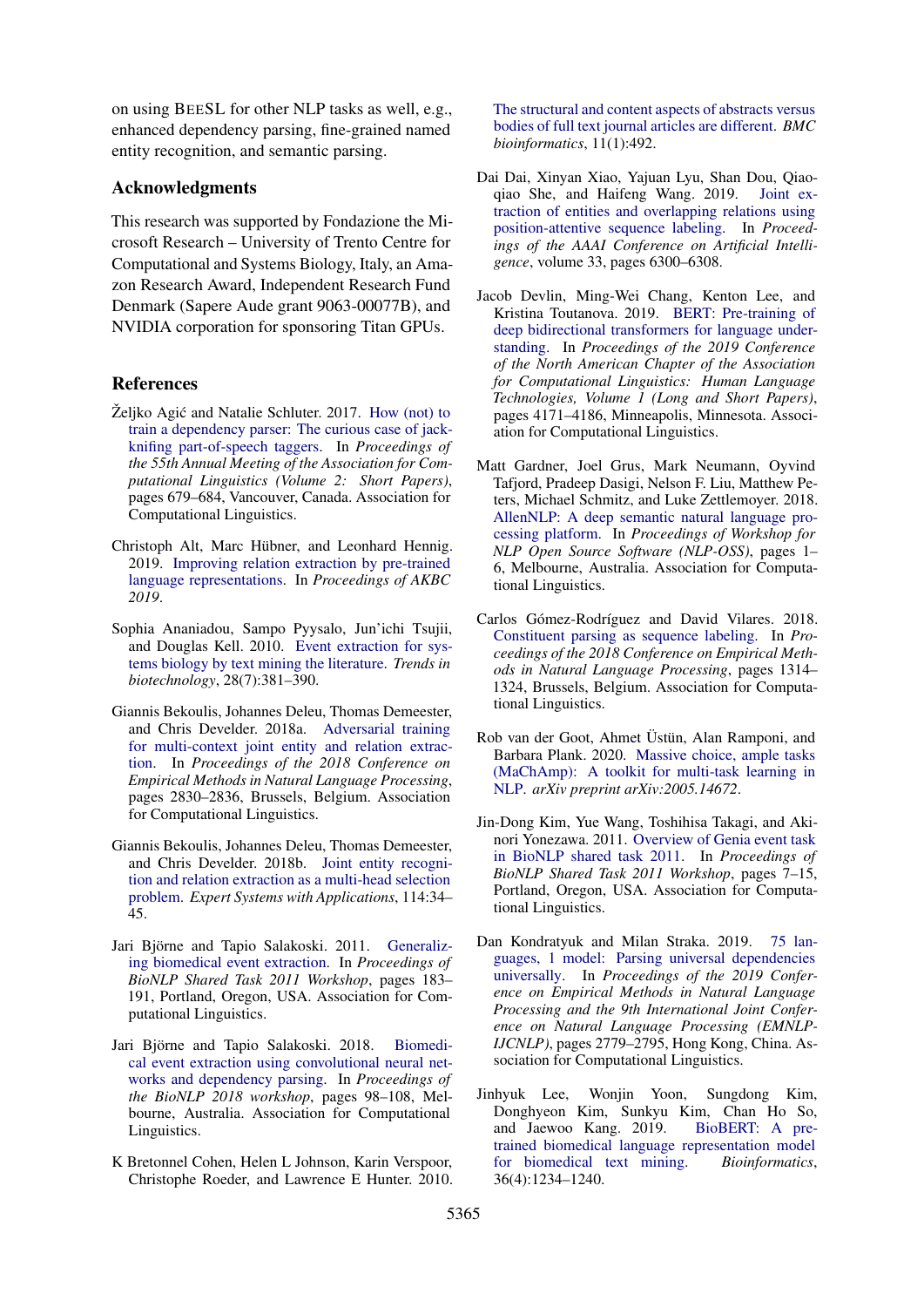- <span id="page-9-0"></span>Diya Li, Lifu Huang, Heng Ji, and Jiawei Han. 2019. [Biomedical event extraction based on knowledge](https://doi.org/10.18653/v1/N19-1145)[driven tree-LSTM.](https://doi.org/10.18653/v1/N19-1145) In *Proceedings of the 2019 Conference of the North American Chapter of the Association for Computational Linguistics: Human Language Technologies, Volume 1 (Long and Short Papers)*, pages 1421–1430, Minneapolis, Minnesota. Association for Computational Linguistics.
- <span id="page-9-15"></span>Ying Lin, Heng Ji, Fei Huang, and Lingfei Wu. 2020. [A joint neural model for information extraction with](https://doi.org/10.18653/v1/2020.acl-main.713) [global features.](https://doi.org/10.18653/v1/2020.acl-main.713) In *Proceedings of the 58th Annual Meeting of the Association for Computational Linguistics*, pages 7999–8009, Online. Association for Computational Linguistics.
- <span id="page-9-9"></span>Amit Majumder, Asif Ekbal, and Sudip Kumar Naskar. 2016. [Biomolecular event extraction using a stacked](https://www.aclweb.org/anthology/W16-6308) [generalization based classifier.](https://www.aclweb.org/anthology/W16-6308) In *Proceedings of the 13th International Conference on Natural Language Processing*, pages 55–64, Varanasi, India. NLP Association of India.
- <span id="page-9-12"></span>David McClosky, Mihai Surdeanu, and Christopher Manning. 2011. [Event extraction as dependency](https://www.aclweb.org/anthology/P11-1163) [parsing.](https://www.aclweb.org/anthology/P11-1163) In *Proceedings of the 49th Annual Meeting of the Association for Computational Linguistics: Human Language Technologies*, pages 1626–1635, Portland, Oregon, USA. Association for Computational Linguistics.
- <span id="page-9-7"></span>Makoto Miwa, Paul Thompson, and Sophia Ananiadou. 2012. [Boosting automatic event extraction from the](https://doi.org/10.1093/bioinformatics/bts237) [literature using domain adaptation and coreference](https://doi.org/10.1093/bioinformatics/bts237) [resolution.](https://doi.org/10.1093/bioinformatics/bts237) *Bioinformatics*, 28(13):1759–1765.
- <span id="page-9-1"></span>Makoto Miwa, Paul Thompson, Ioannis Korkontzelos, and Sophia Ananiadou. 2014. [Comparable study](https://www.aclweb.org/anthology/C14-1214) [of event extraction in newswire and biomedical do](https://www.aclweb.org/anthology/C14-1214)[mains.](https://www.aclweb.org/anthology/C14-1214) In *Proceedings of COLING 2014, the 25th International Conference on Computational Linguistics: Technical Papers*, pages 2270–2279, Dublin, Ireland. Dublin City University and Association for Computational Linguistics.
- <span id="page-9-16"></span>Mark Neumann, Daniel King, Iz Beltagy, and Waleed Ammar. 2019. [ScispaCy: Fast and robust models](https://doi.org/10.18653/v1/W19-5034) [for biomedical natural language processing.](https://doi.org/10.18653/v1/W19-5034) In *Proceedings of the 18th BioNLP Workshop and Shared Task*, pages 319–327, Florence, Italy. Association for Computational Linguistics.
- <span id="page-9-4"></span>Matthew Peters, Mark Neumann, Mohit Iyyer, Matt Gardner, Christopher Clark, Kenton Lee, and Luke Zettlemoyer. 2018. [Deep contextualized word rep](https://doi.org/10.18653/v1/N18-1202)[resentations.](https://doi.org/10.18653/v1/N18-1202) In *Proceedings of the 2018 Conference of the North American Chapter of the Association for Computational Linguistics: Human Language Technologies, Volume 1 (Long Papers)*, pages 2227–2237, New Orleans, Louisiana. Association for Computational Linguistics.
- <span id="page-9-13"></span>Sudha Rao, Daniel Marcu, Kevin Knight, and Hal Daumé III. 2017. [Biomedical event extraction us](https://doi.org/10.18653/v1/W17-2315)[ing abstract meaning representation.](https://doi.org/10.18653/v1/W17-2315) In *BioNLP*

*2017*, pages 126–135, Vancouver, Canada,. Association for Computational Linguistics.

- <span id="page-9-14"></span>Sebastian Riedel and Andrew McCallum. 2011. [Ro](https://www.aclweb.org/anthology/W11-1807)[bust biomedical event extraction with dual decom](https://www.aclweb.org/anthology/W11-1807)[position and minimal domain adaptation.](https://www.aclweb.org/anthology/W11-1807) In *Proceedings of BioNLP Shared Task 2011 Workshop*, pages 46–50, Portland, Oregon, USA. Association for Computational Linguistics.
- <span id="page-9-6"></span>Sebastian Riedel, David McClosky, Mihai Surdeanu, Andrew McCallum, and Christopher D. Manning. 2011. [Model combination for event extraction in](https://www.aclweb.org/anthology/W11-1808) [BioNLP 2011.](https://www.aclweb.org/anthology/W11-1808) In *Proceedings of BioNLP Shared Task 2011 Workshop*, pages 51–55, Portland, Oregon, USA. Association for Computational Linguistics.
- <span id="page-9-3"></span>Mike Schuster and Kaisuke Nakajima. 2012. [Japanese](https://ieeexplore.ieee.org/document/6289079) [and korean voice search.](https://ieeexplore.ieee.org/document/6289079) In *2012 IEEE International Conference on Acoustics, Speech and Signal Processing (ICASSP)*, pages 5149–5152. IEEE.
- <span id="page-9-11"></span>Drahomíra Spoustová and Miroslav Spousta. 2010. [Dependency parsing as a sequence labeling task.](https://content.sciendo.com/view/journals/pralin/94/2010/article-p7.xml) *The Prague Bulletin of Mathematical Linguistics*, 94(1):7–14.
- <span id="page-9-2"></span>Michalina Strzyz, David Vilares, and Carlos Gómez-Rodríguez. 2019. [Viable dependency parsing as se](https://doi.org/10.18653/v1/N19-1077)[quence labeling.](https://doi.org/10.18653/v1/N19-1077) In *Proceedings of the 2019 Conference of the North American Chapter of the Association for Computational Linguistics: Human Language Technologies, Volume 1 (Long and Short Papers)*, pages 717–723, Minneapolis, Minnesota. Association for Computational Linguistics.
- <span id="page-9-8"></span>Deepak Venugopal, Chen Chen, Vibhav Gogate, and Vincent Ng. 2014. [Relieving the computational bot](https://doi.org/10.3115/v1/D14-1090)[tleneck: Joint inference for event extraction with](https://doi.org/10.3115/v1/D14-1090) [high-dimensional features.](https://doi.org/10.3115/v1/D14-1090) In *Proceedings of the 2014 Conference on Empirical Methods in Natural Language Processing (EMNLP)*, pages 831–843, Doha, Qatar. Association for Computational Linguistics.
- <span id="page-9-5"></span>David Vilares, Mostafa Abdou, and Anders Søgaard. 2019. [Better, faster, stronger sequence tagging con](https://doi.org/10.18653/v1/N19-1341)[stituent parsers.](https://doi.org/10.18653/v1/N19-1341) In *Proceedings of the 2019 Conference of the North American Chapter of the Association for Computational Linguistics: Human Language Technologies, Volume 1 (Long and Short Papers)*, pages 3372–3383, Minneapolis, Minnesota. Association for Computational Linguistics.
- <span id="page-9-10"></span>Andreas Vlachos and Mark Craven. 2012. [Biomedical](https://doi.org/10.1186/1471-2105-13-S11-S5) [event extraction from abstracts and full papers using](https://doi.org/10.1186/1471-2105-13-S11-S5) [search-based structured prediction.](https://doi.org/10.1186/1471-2105-13-S11-S5) *BMC Bioinformatics*, 13(11):1759–1765.